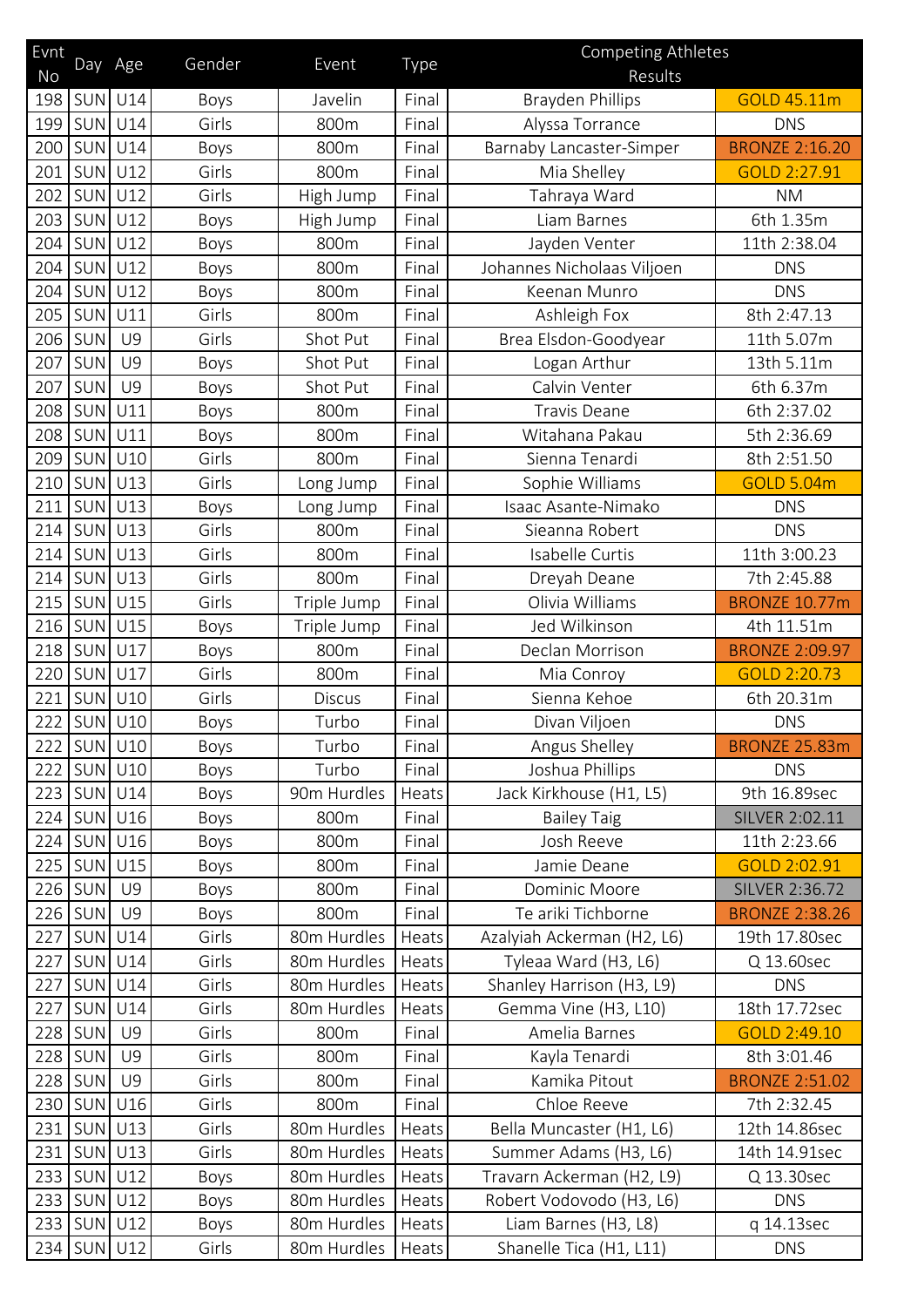| Evnt |            |           | Gender                 |                 |       | <b>Competing Athletes</b>       |                        |
|------|------------|-----------|------------------------|-----------------|-------|---------------------------------|------------------------|
| No   | Day Age    |           |                        | Event           | Type  | Results                         |                        |
| 236  | SUN        | U11       | Boys                   | Shot Put        | Final | Bryson Wentholt                 | <b>SILVER 10.37m</b>   |
| 237  | <b>SUN</b> | U11       | Boys                   | 80m Hurdles     | Heats | Pedro Manzoli de Moura (H1, L7) | Q 14.38sec             |
| 238  | SUN        | U11       | Girls                  | 80m Hurdles     | Heats | Jahrya Rota (H1, L5)            | 15th 16.71sec          |
| 239  | SUN        | <b>U9</b> | Boys                   | 70 <sub>m</sub> | Heats | Jaxson Locke (H3, L10)          | 9th 11.087sec          |
| 240  | SUN        | U13       | Girls                  | <b>Discus</b>   | Final | Peytton Wentholt                | <b>NM</b>              |
| 244  | SUN        | <b>U9</b> | Girls                  | 70 <sub>m</sub> | Heats | Ivy Warburton (H2, L10)         | Q 11.13sec             |
| 247  | SUN        | U14       | Boys                   | High Jump       | Final | Seaden Taig                     | <b>DNS</b>             |
| 248  | SUN        | U10       | Girls                  | 70m             | Heats | Jasper Asante-Nimako (H3, L7)   | <b>DNS</b>             |
| 248  | SUN        | U10       | Girls                  | 70 <sub>m</sub> | Heats | Ela Mulimbi (H3, L10)           | <b>DNS</b>             |
| 250  | SUN        | U11       | Boys                   | 80m Hurdles     | Final | Pedro Manzoli de Moura          | 5th 14.01sec           |
| 253  | SUN        | U12       | Boys                   | 80m Hurdles     | Final | Travarn Ackerman                | <b>BRONZE 13.09sec</b> |
| 253  | SUN        | U12       | Boys                   | 80m Hurdles     | Final | Liam Barnes                     | 7th 14.39sec           |
| 255  | SUN        | U15       | Girls                  | Shot Put        | Final | Jasmin Goodridge                | <b>DNS</b>             |
| 255  | <b>SUN</b> | U15       | Girls                  | Shot Put        | Final | Olivia Williams                 | 6th 10.06m             |
| 256  | SUN        | U15       | Boys                   | Shot Put        | Final | Lennox Wentholt                 | 5th 12.38m             |
| 258  | SUN        | U14       | Girls                  | 80m Hurdles     | Final | Tyleaa Ward                     | <b>BRONZE 13.52sec</b> |
| 260  | <b>SUN</b> | U12       | Boys                   | Javelin         | Final | Johannes Nicholaas Viljoen      | 5th 32.53m             |
| 261  | SUN        | U9        | Girls                  | Long Jump       | Final | Brea Elsdon-Goodyear            | 14th 3.23m             |
| 261  | SUN        | <b>U9</b> | Girls                  | Long Jump       | Final | Amelia Barnes                   | 5th 3.48m              |
| 261  | SUN        | <b>U9</b> | Girls                  | Long Jump       | Final | Ivy Warburton                   | <b>BRONZE 3.62m</b>    |
| 261  | SUN        | <b>U9</b> | Girls                  | Long Jump       | Final | Kamika Pitout                   | 17th 3.16m             |
| 261  | SUN        | <b>U9</b> | Girls                  | Long Jump       | Final | Dillan Martinovich              | 19th 3.01m             |
| 267  | SUN        | U16       | Boys                   | 100m Hurdles    | Final | Jesse West (L9)                 | 6th 14.93sec           |
| 268  | SUN        | U17       | Girls                  | 100m Hurdles    | Final | Ada Meakins (L4)                | <b>DNS</b>             |
| 270  | SUN        | U9        | Girls                  | 70 <sub>m</sub> | Final | Ivy Warburton                   | SILVER 11.11sec        |
| 276  | SUN        | U11       | Boys                   | Javelin         | Final | Bryson Wentholt                 | 9th 25.41m             |
| 278  | SUN        | U17       | Boys                   | 200m            | Heats | Declan Morrison (H3, L3)        | <b>DNS</b>             |
| 279  | <b>SUN</b> | U10       | Girls                  | High Jump       | Final | Savannah Holdsworth             | 6th 1.10m              |
| 279  | <b>SUN</b> | U10       | Girls                  | High Jump       | Final | Ela Mulimbi                     | <b>DNS</b>             |
| 280  | <b>SUN</b> | U13       | Girls                  | High Jump       | Final | Isabelle Curtis                 | 10th 1.35m             |
| 280  | <b>SUN</b> | U13       | Girls                  | High Jump       | Final | Sophie Williams                 | 4th 1.49m              |
| 283  | SUN        | U16       | <b>Boys Multiclass</b> | 200m            | Final | Josh Reeve (L8)                 | <b>GOLD 28.30sec</b>   |
| 285  | SUN        | <b>U9</b> | Boys                   | 200m            | Heats | Lucas Munro (H1, L7)            | <b>DNS</b>             |
| 285  | SUN        | <b>U9</b> | Boys                   | 200m            | Heats | Taj Ford (H2, L3)               | 17th 33.27sec          |
| 285  | SUN        | <b>U9</b> | Boys                   | 200m            | Heats | Te ariki Tichborne (H2, L8)     | q 31.19sec             |
| 285  | SUN        | U9        | Boys                   | 200m            | Heats | Jaxson Locke (H3, L8)           | 10th 31.74sec          |
| 286  | SUN        | U17       | Girls                  | Long Jump       | Final | Ada Meakins                     | <b>DNS</b>             |
| 286  | SUN        | U17       | Girls                  | Long Jump       | Final | Jazmyn Barnes                   | 8th 4.49m              |
| 287  | SUN        | U17       | Boys                   | Long Jump       | Final | Declan Morrison                 | 5th 5.81m              |
| 288  | <b>SUN</b> | <b>U9</b> | Girls                  | 200m            | Heats | Amelia Barnes (H3, L6)          | Q 31.61sec             |
| 290  | <b>SUN</b> | U12       | Boys                   | Triple Jump     | Final | Liam Barnes                     | 5th 9.49m              |
| 290  | <b>SUN</b> | U12       | Boys                   | Triple Jump     | Final | Hoani-Jay Tichborne             | 11th 9.09m             |
| 290  | SUN        | U12       | Boys                   | Triple Jump     | Final | Travarn Ackerman                | <b>SILVER 10.14m</b>   |
| 291  | SUN        | U14       | Girls                  | 200m            | Heats | Tyleaa Ward (H2, L8)            | 12th 27.72sec          |
| 292  | SUN        | U14       | Boys                   | 200m            | Heats | Will Parkinson (H1, L4)         | 12th 27.97sec          |
| 292  | SUN        | U14       | Boys                   | 200m            | Heats | Thomas Smith (H3, L7)           | Q 24.54sec             |
| 294  | SUN        | <b>U9</b> | Boys                   | Turbo           | Final | Dominic Moore                   | 8th 19.52m             |
| 295  | <b>SUN</b> | U12       | Girls                  | 200m            | Heats | Shanelle Tica (H2, L5)          | <b>DNS</b>             |
| 296  | <b>SUN</b> | U12       | Boys                   | 200m            | Heats | Hoani-Jay Tichborne (H2, L8)    | 13th 29.35sec          |